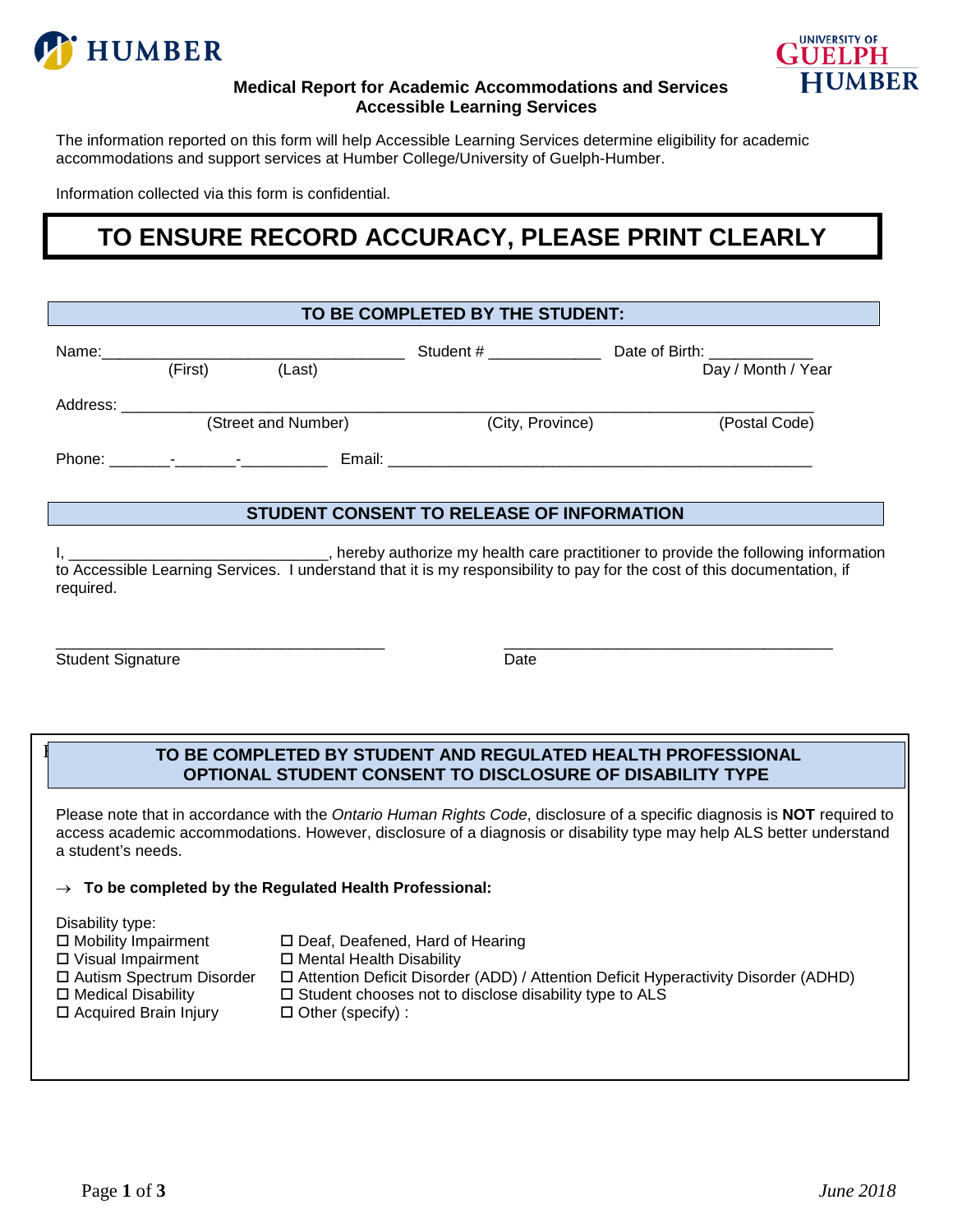## **TO BE COMPLETED BY THE REGULATED HEALTH PROFESSIONAL**

The following criteria must be met when determining disability:

- 1. The student experiences functional limitation(s)
- 2. The functional limitation(s) impairs the student's academic functioning at the post-secondary level
- In your opinion, does this person have a disability?<br>  $\square$  Yes  $\square$  No  $\square$  Unsure  $\square$  Unsure
- **If yes, is the disability:** 
	- **Permanent**

□ Temporary: Anticipated date of recovery Day \_\_\_\_\_ Month \_\_\_\_\_ Year \_\_\_\_\_\_\_

 **In process of being assessed**

| SKILLS AND ABILITIES - FUNCTIONAL IMPACT                                                                                                               |             |             |                 |               |                |  |  |
|--------------------------------------------------------------------------------------------------------------------------------------------------------|-------------|-------------|-----------------|---------------|----------------|--|--|
| <b>DEGREE OF IMPACT</b><br>$\rightarrow$                                                                                                               | <b>NONE</b> | <b>MILD</b> | <b>MODERATE</b> | <b>SEVERE</b> | <b>UNKNOWN</b> |  |  |
| <b>COGNITIVE</b>                                                                                                                                       |             |             |                 |               |                |  |  |
| Attention / concentration                                                                                                                              |             |             |                 |               |                |  |  |
| Long-term memory                                                                                                                                       |             |             |                 |               |                |  |  |
| Short-term memory                                                                                                                                      |             |             |                 |               |                |  |  |
| <b>Executive functioning</b>                                                                                                                           |             |             |                 |               |                |  |  |
| Information processing                                                                                                                                 |             |             |                 |               |                |  |  |
| Time management                                                                                                                                        |             |             |                 |               |                |  |  |
| Ability to manage distractions                                                                                                                         |             |             |                 |               |                |  |  |
| Judgement - anticipating the impact of one's<br>behaviour on self and others                                                                           |             |             |                 |               |                |  |  |
| <b>PHYSICAL</b>                                                                                                                                        |             |             |                 |               |                |  |  |
| Attendance / absence from class                                                                                                                        |             |             |                 |               |                |  |  |
| Chronic pain                                                                                                                                           |             |             |                 |               |                |  |  |
| Stamina (consider fatigue and lethargy)                                                                                                                |             |             |                 |               |                |  |  |
| Mobility                                                                                                                                               |             |             |                 |               |                |  |  |
| Gross motor                                                                                                                                            |             |             |                 |               |                |  |  |
| Fine motor                                                                                                                                             |             |             |                 |               |                |  |  |
| Ability to sit for a sustained period of time                                                                                                          |             |             |                 |               |                |  |  |
| Ability to stand for a sustained period of time                                                                                                        |             |             |                 |               |                |  |  |
| <b>SENSORY</b>                                                                                                                                         |             |             |                 |               |                |  |  |
| Vision (best corrected)                                                                                                                                |             |             |                 |               |                |  |  |
| Hearing (best corrected)                                                                                                                               |             |             |                 |               |                |  |  |
| Speech                                                                                                                                                 |             |             |                 |               |                |  |  |
| Touch                                                                                                                                                  |             |             |                 |               |                |  |  |
| <b>SOCIAL/EMOTIONAL</b>                                                                                                                                |             |             |                 |               |                |  |  |
| Control emotions during routine academic interactions                                                                                                  |             |             |                 |               |                |  |  |
| Work effectively in group work situations                                                                                                              |             |             |                 |               |                |  |  |
| Ability to deliver class presentations                                                                                                                 |             |             |                 |               |                |  |  |
| Reading social cues                                                                                                                                    |             |             |                 |               |                |  |  |
| Ability to manage academic stress                                                                                                                      |             |             |                 |               |                |  |  |
| OTHER - Please indicate any additional functional limitations including the (side) effects of medication. If more space is<br>required, please attach. |             |             |                 |               |                |  |  |